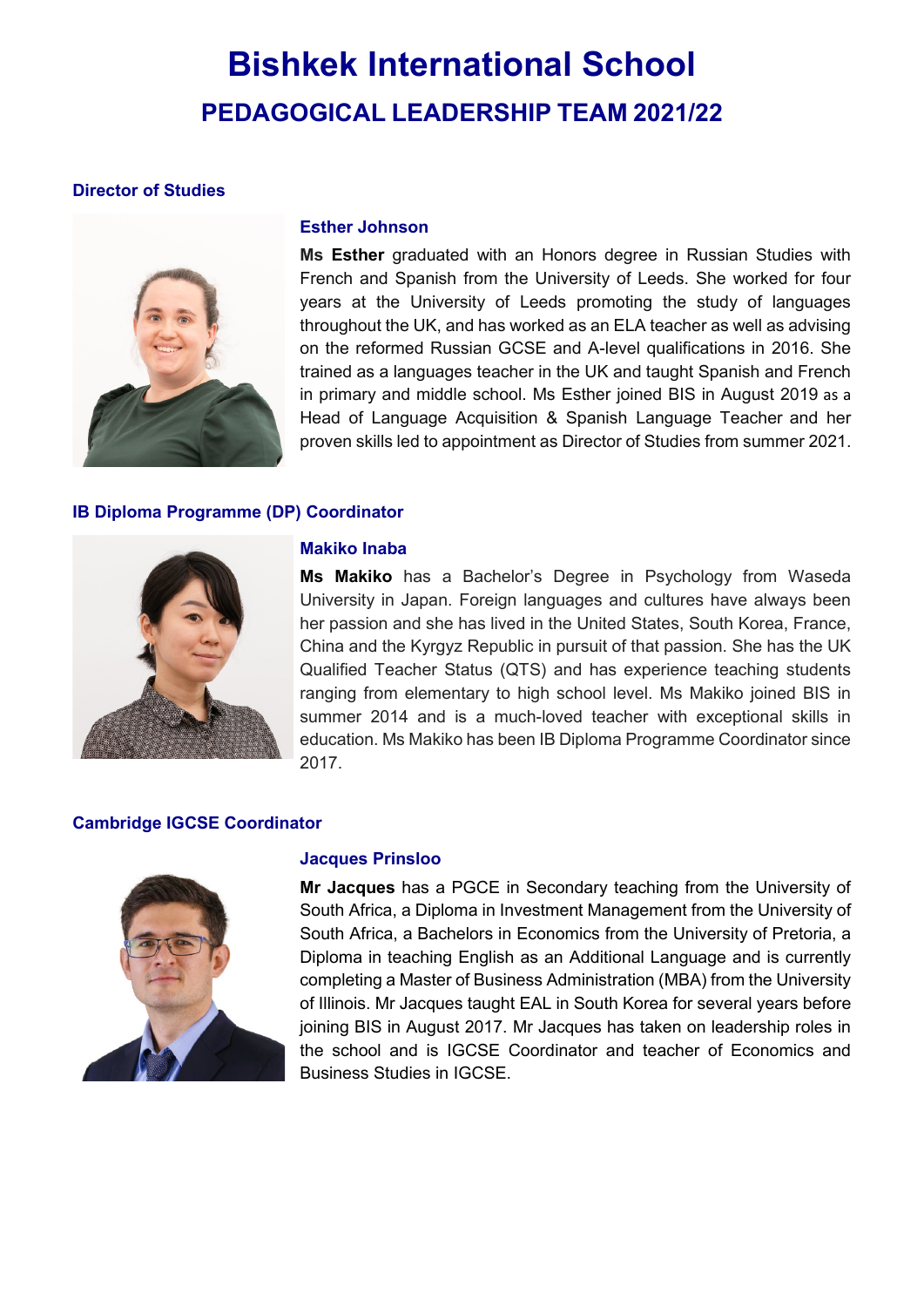## **IB Middle Years Programme (MYP) Coordinator**



## **Tim Johnson**

**Mr Tim** has a first class honours degree in Modern Languages from the University of Oxford, and is a qualified teacher (University of Newcastle) with a Master's in Education from the University of Leeds. His work experience covers both NGO leadership and teaching in Austria, Portugal and the UK. Tim joined BIS in August 2019 as MYP Coordinator. He is also the Head of Language Acquisition in Middle/High School and he teaches German Language Acquisition at BIS. His hobbies include learning languages, traveling, cooking and playing the piano.

## **IB Primary Years Programme (PYP) Coordinator**



**Head of Preschool**

#### **Alicia Grinsteinner**

**Ms Alicia** is entering her eighth year of teaching with a range of experiences. She worked as both a preschool and ELA instructor in South Korea prior to coming to Bishkek. She holds an elementary teaching license from Washington D.C. as well as a M.Ed. in Curriculum and Instruction with a focus in Early Childhood Education from Arizona State University. Ms Alicia joined BIS as a Primary Homeroom Teacher in August 2019 and became the PYP Coordinator in summer 2021.



## **Carmen Prinsloo**

**Ms Carmen** graduated from the North West University of South Africa with a BA in Education in Foundation Phase learning, and is a certified teacher at the South African Council of Educators accredited to teach Foundation Phase. Ms Carmen has worked in international preschools in both South Africa and South Korea for four years prior to joining BIS in summer 2017 as Head of Preschool and has led our Preschool from strength to strength.

## **National Curriculum Coordinator**



#### **Chynara Abdyraeva**

**Ms Chynara** has a Doctorate in Education from Arabaev Kyrgyz State University. She worked for many years in the University sector, including work with the Ministry of Education and Science for curriculum accreditation. Ms Chynara is responsible for BIS accreditation with the Ministry in order for the school to hold national examinations at BIS for Grade 9 and Grade 11 students, enabling local students to graduate with a local High School certificate in addition to our internationally accredited programs.